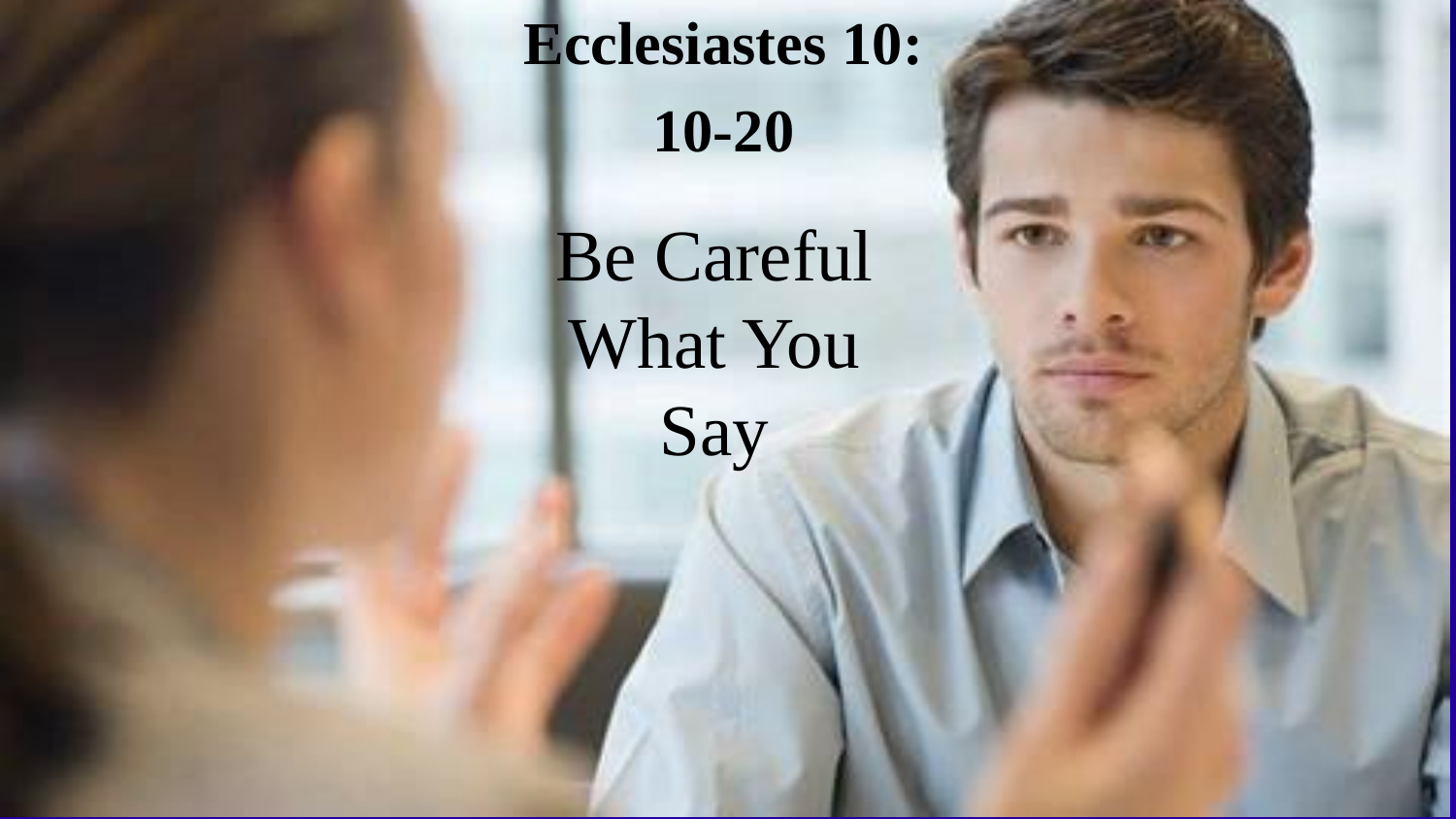## THREE WAYS SOLOMON SAYS WE MISUSE OUR

#### MOUTH

Babbling (verses 11-15) A wise man once said the best way to save face is to keep the bottom portion of it closed 1. Destructive in Nature (vv. 11-12) 2. Devoid of Content (v. 13) Profanity is one of the worst examples of empty meaningful substantive content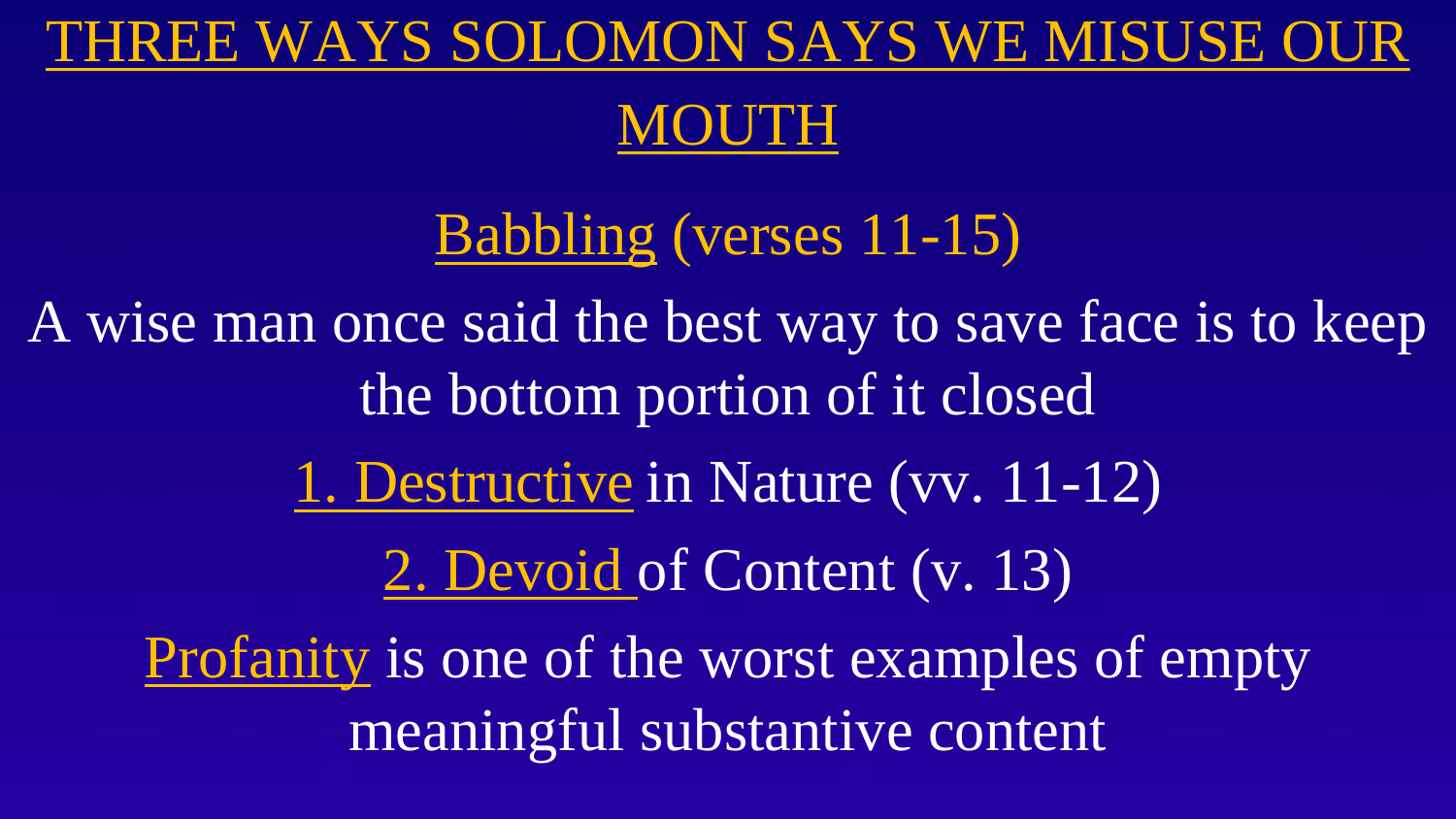## THREE WAYS SOLOMON SAYS WE MISUSE OUR MOUTH

In one-year, prime time television will air 23,566 uses of profanity

3. Disproportionate to the Needy (vv. 14-15) We speak enough words every day to fill a book 50 pages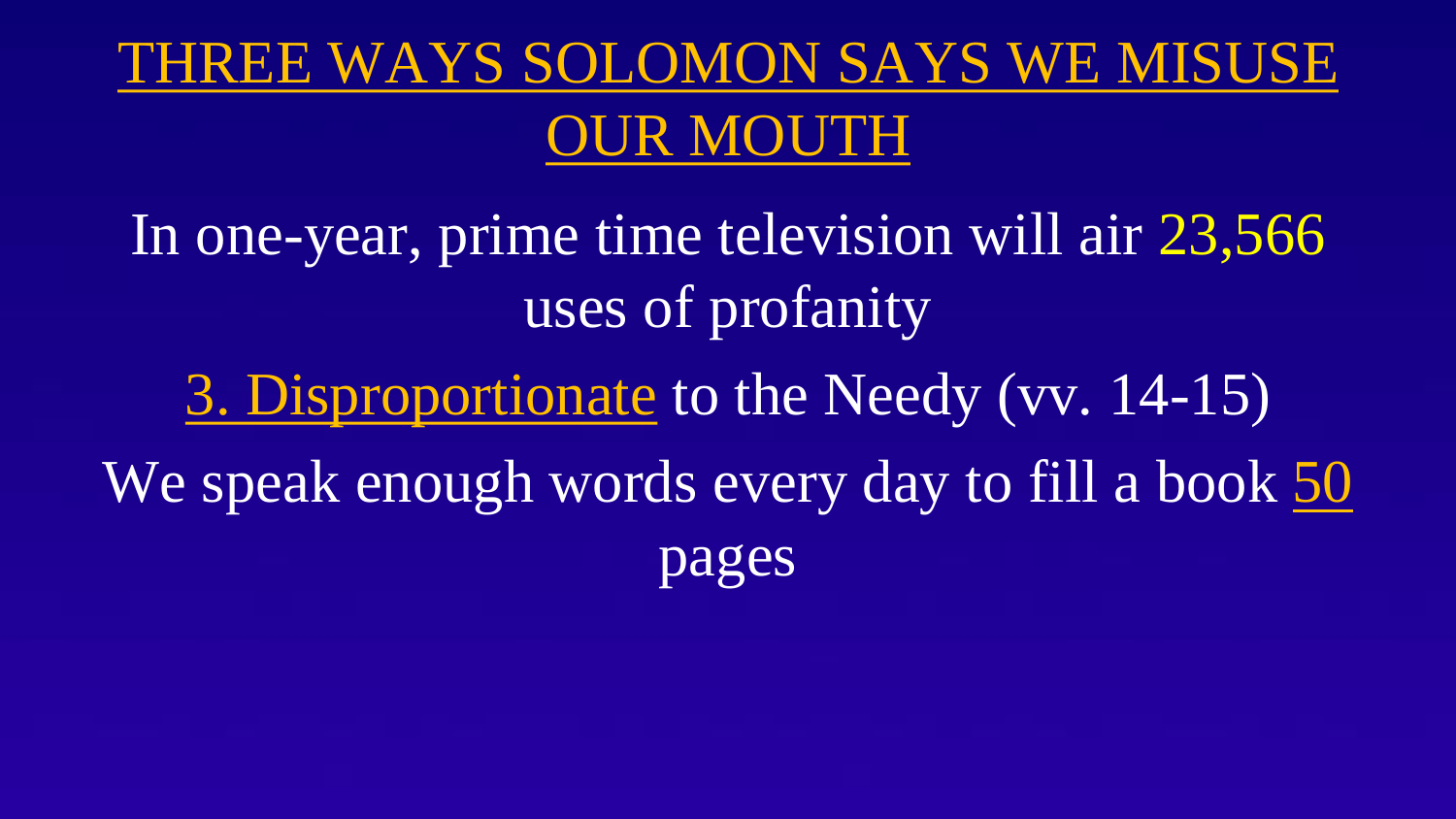# THREE WAYS SOLOMON SAYS WE MISUSE OUR MOUTH

In a year we will have produced enough verbiage to produce 132 volumes each with

400 pages-in a lifetime that's over 3000 volumes with one million five hundred thousand.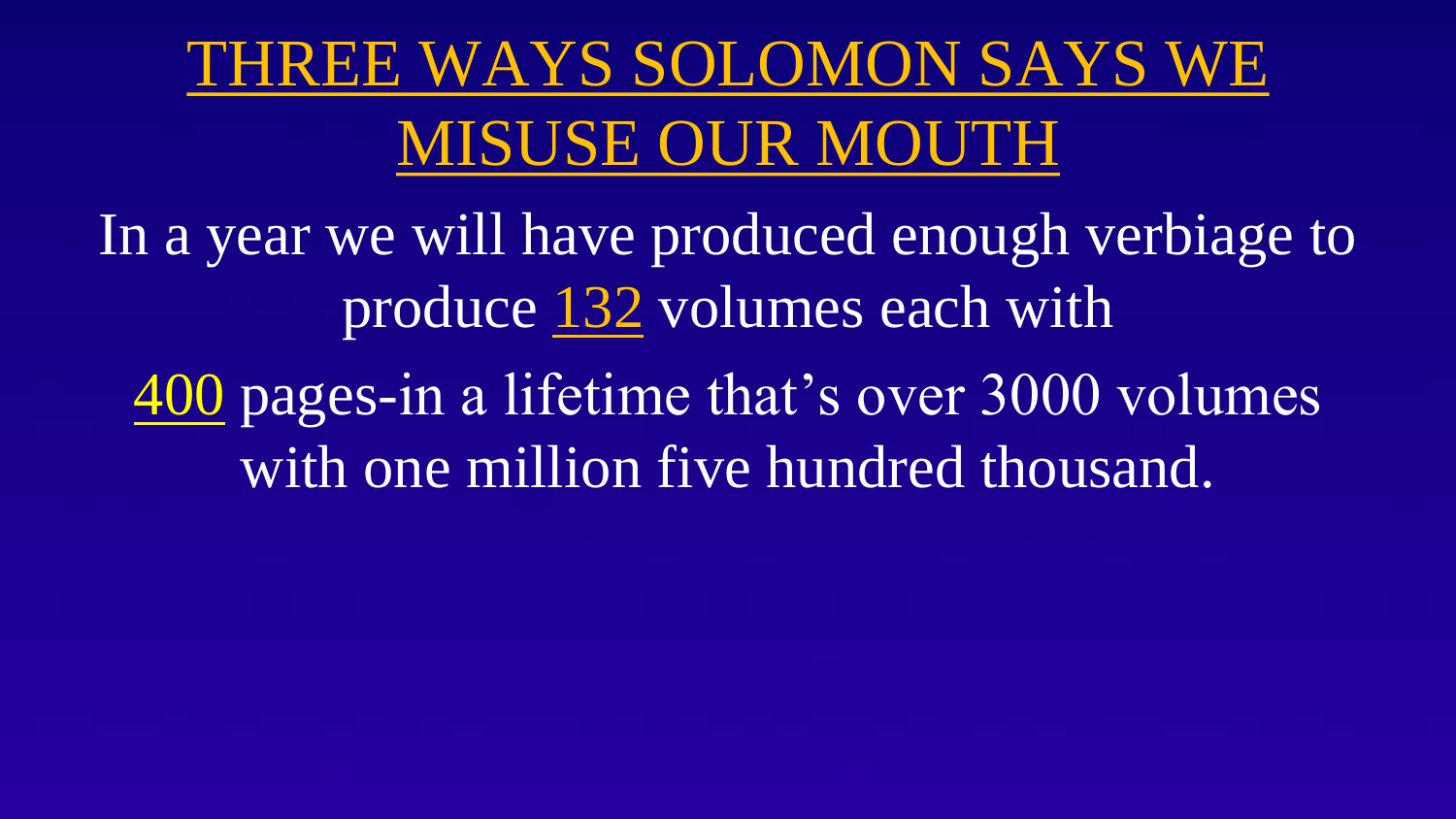# THREE WAYS SOLOMON SAYS WE MISUSE OUR MOUTH

The Lord's prayer is 56 words- The Gettysburg address has 266 words- a recent government order setting the price of cabbage over 26,000 words Babbling is when the brain and the mouth don't engage at the same time Counseling a babbler is a waste of time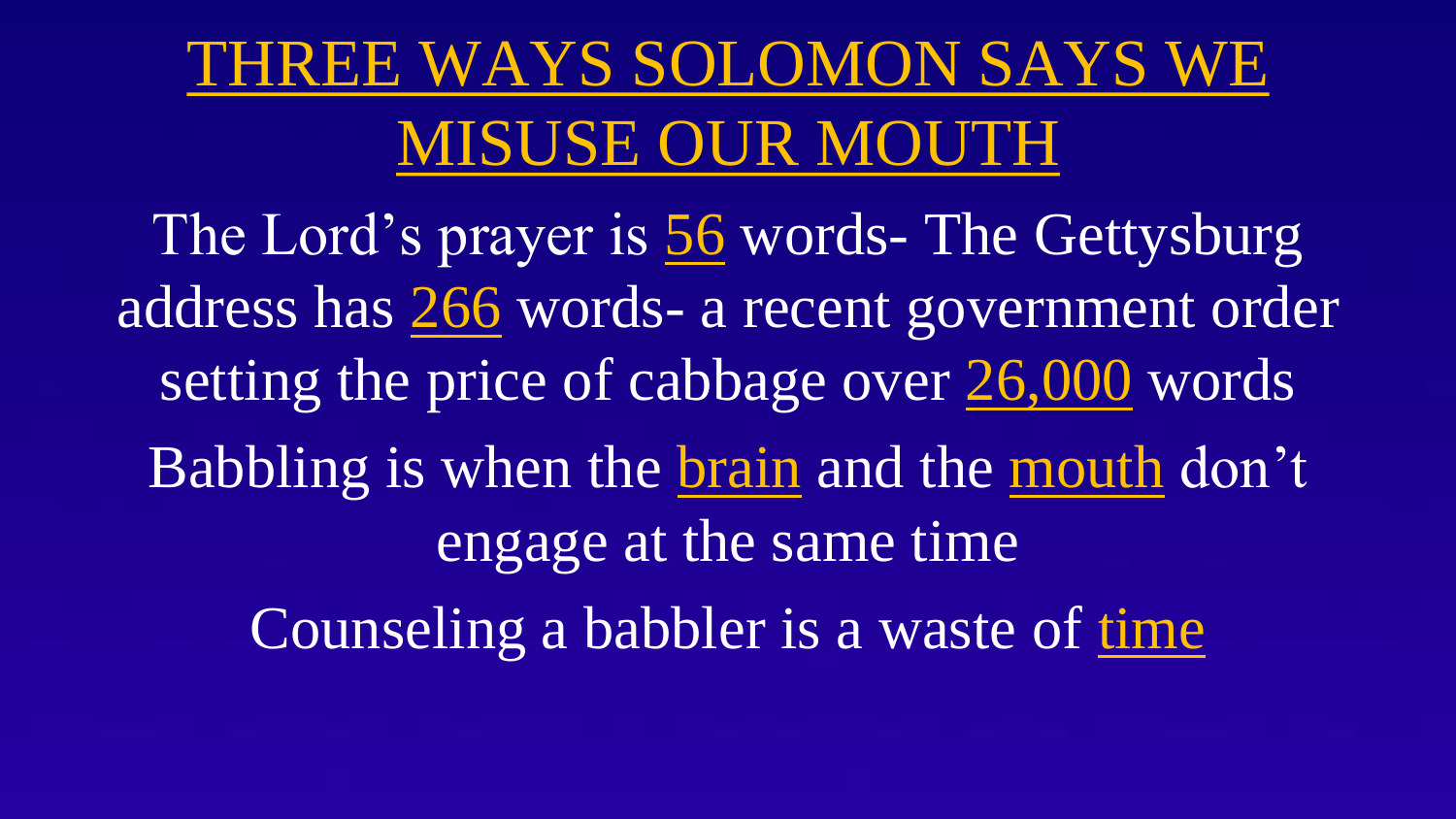### An Old Proverb

An old proverb reads: "The ability to speak several languages is an asset, but the ability to keep your mouth shut in one language is priceless." Can I get an AMEN!